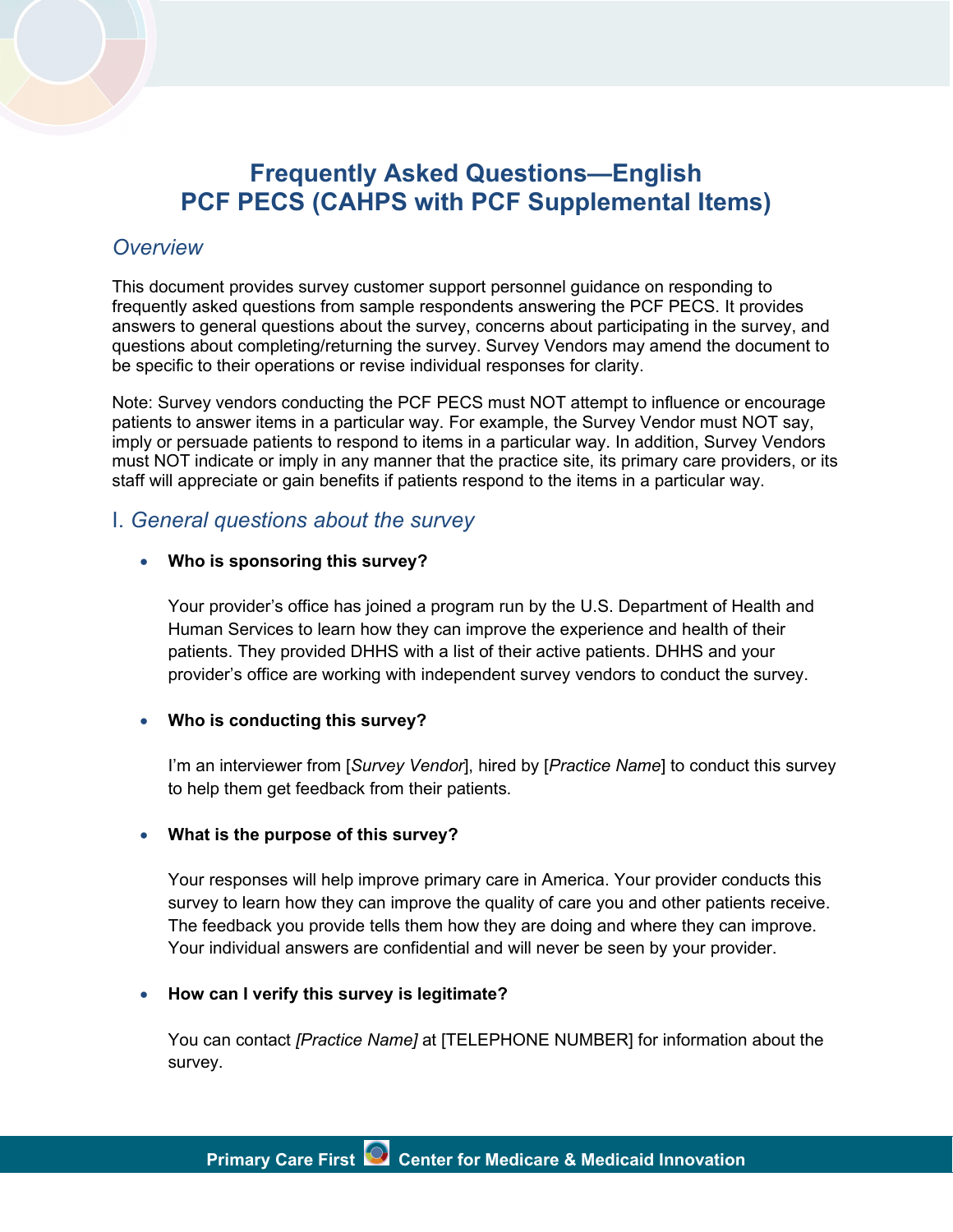· **How do I know you really are an interviewer for this survey?** You can contact my supervisor, [SUPERVISOR NAME], at [TELEPHONE NUMBER] for information about the survey.

### · **Who can I contact if I have questions about the study?**

If you would like to speak to a study representative, please call [SUPERVISOR NAME], toll free at [TELEPHONE NUMBER].

# · **Is there a government agency that I can contact to find out more about this survey?**

If you are a Medicare/Medicaid beneficiary, you may contact the Centers for Medicare & Medicaid Services at 1-800-MEDICARE for more information about the Patient Experience of Care Survey.

Your primary care provider can also provide more information about the survey. You may have seen a poster advertising the survey at your provider's office.

### · **How do I know this is confidential?**

All the information we collect through the survey is confidential. Your answers will be seen by research staff, who have signed statements of confidentiality. We destroy all your identifying information after the survey period ends. All data collected will be aggregated before they are shared with practices. Your provider will only see results in summary form, without names, so they will not know who responded or how anyone answered.

### · **How long will this take?**

This survey takes on average about 20 minutes to complete. I'll move through the questions as quickly as possible. [NOTE: SURVEY COMPLETION TIME WILL DEPEND ON WHETHER OTHER NON-CAHPS SURVEY ITEMS ARE ADDED TO THE QUESTIONNAIRE.]

### · **What kinds of questions will be asked?**

This survey asks questions about your health care experiences with your primary care provider. We ask questions such as,

- $\circ$  How easy or hard was it for you to make appointments and get care,
- o If you felt listened to, and
- o How clearly providers explained what you needed to know to take care of yourself and stay healthy.

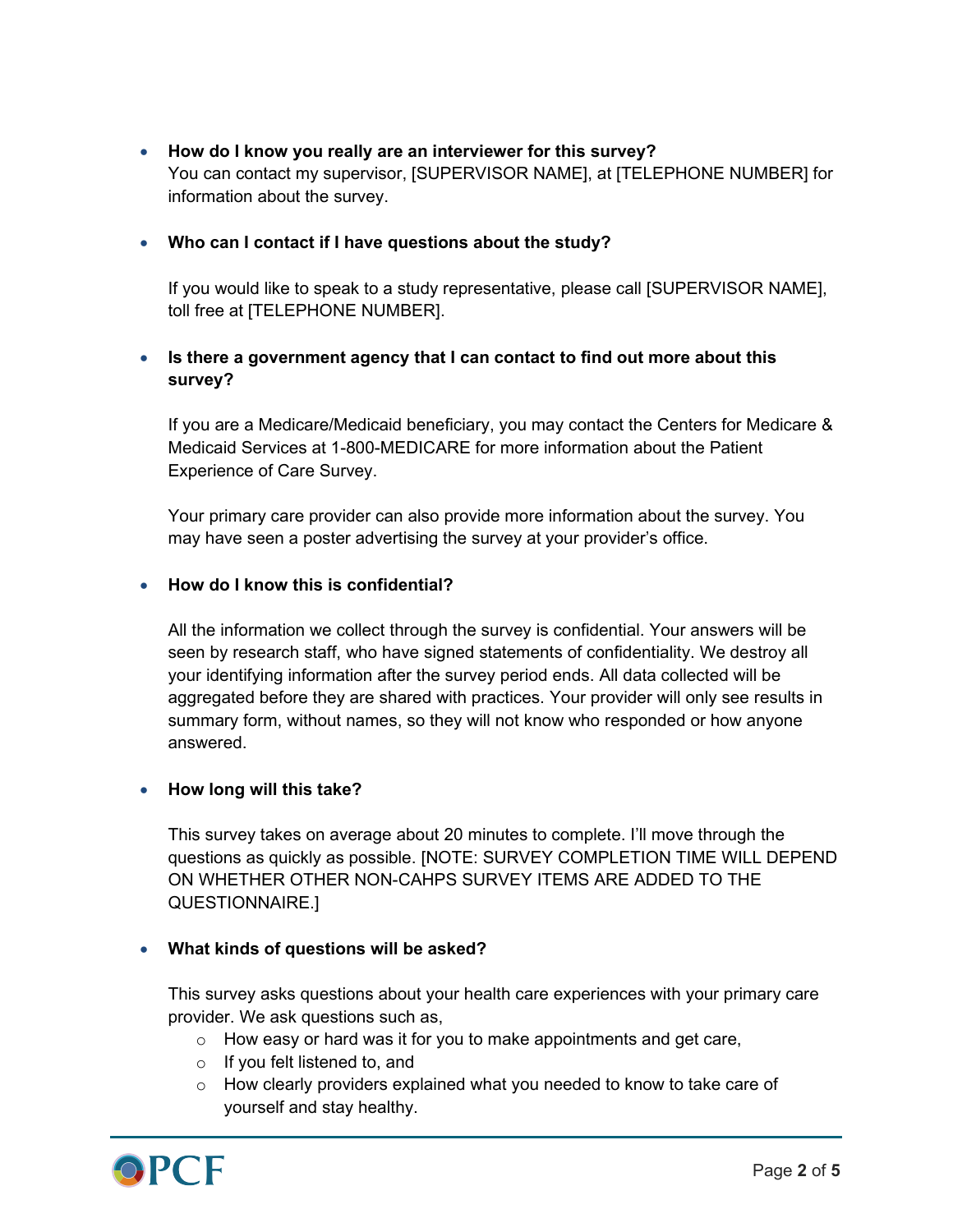It also asks some general health and demographic questions. Your participation in the survey provides valuable feedback that your provider's office can use to make improvements to the quality of care you receive. Your provider will only see results in summary form, without names, so they will not know who responded or how anyone answered.

## · **How did you get my name? How was I chosen for the survey?**

Your name was randomly selected from all patients at [*Practice Name*].

## · **I am not happy with the care I'm getting from my primary care provider. Who can I talk to about this?**

I will record your complaint. However, this help desk is intended to provide information about the Patient Experience of Care Survey. If you are a Medicare or Medicaid beneficiary there is a number to call with concerns about doctors. That number is 1-800- MEDICARE.

# II*. Concerns about participating in the survey*

### · **How are the results from the study going to be used?**

Your answers will help your health care provider's office improve the experience and health of their patients.

### · **Where can I see the results from the study?**

Thank you for your interest. Results from this survey will not be publicly reported. Your provider's office will receive the results in summary form.

### · **Do I have to take part in this study?**

Your participation in this survey is voluntary; all information you give in this survey will be held in confidence. Your primary care provider will not see your individual answers to this survey, nor will they know whether or not you participated. It is also important that you know that your decision to participate or not participate in this survey, and your answers to the survey questions, will not affect the health care benefits that you receive now or expect to receive in the future.

You can also skip or refuse to answer any question you don't feel comfortable with. But we hope you will participate because the feedback you provide will help your health care provider's office improve the experience and health of their patients.

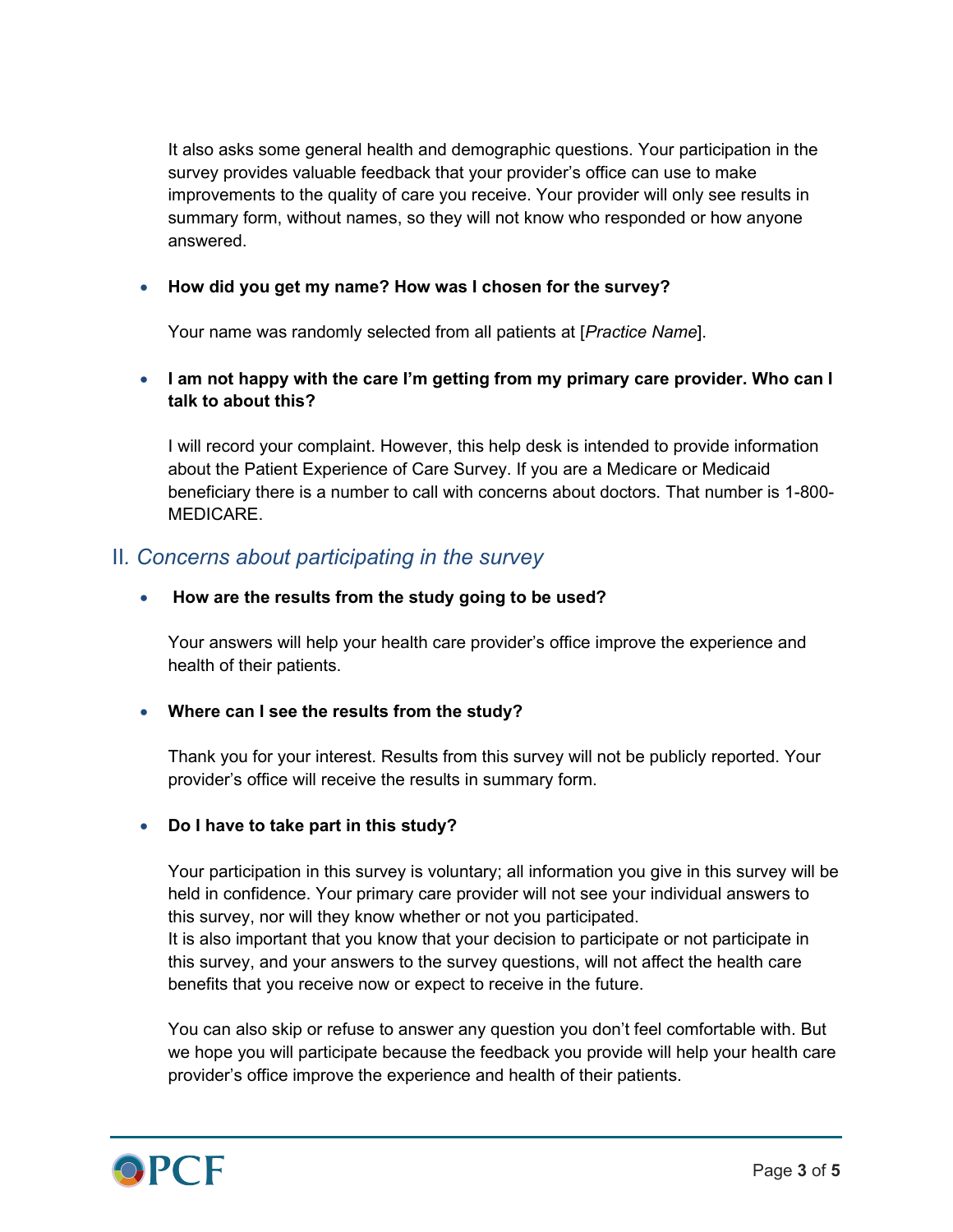### · **What do I have to do?**

I would like to ask you some questions about your opinion of your primary care doctor, the office staff you have encountered, and your experiences at the provider's office you visited in the last 6 months. This survey takes on average about 20 minutes to complete, and I will move through the questions as quickly as possible.

# · **Can my (wife, husband, child, legal guardian, etc.) answer these questions for me?**

Someone like a family member or friend can help a patient by marking the patient's answers, reading the survey to the patient, or translating it into the patient's language. However, if a patient can't respond because of poor health or mental or physical limitations, someone like a family member or friend knowledgeable about the patient's care can take the survey on the patient's behalf.

### · **Why do you want to know all this personal stuff about me if this is a survey about my primary care experiences?**

I understand your concern with the questions about your health and background. We have found that people's experiences may differ based on their current health status and other characteristics. This is a very important survey. If a question bothers you, just tell me you'd rather not answer it, and I'll move on to the next question.

### · **I'm on the** *Do Not Call* **list. Why are you calling me?**

The Do Not Call list stops sales and telemarketing calls. We are conducting survey research on behalf of the Department of Health and Human Services, also known as DHHS. We are not calling to sell or market a product or service.

### · **I'm not going to answer a lot of questions over the phone!**

Your cooperation is very important to us. The information that you provide in this survey will help your primary care provider to improve the care they give. All of the answers you give in this survey will be kept completely confidential. Let me start and you can see what the questions are like.

### · **I don't like my primary care doctor!**

I understand. Your opinions are very important and will help your primary care provider's office understand how to improve its care. I will record your complaint. However, this help desk is intended to provide information about the Patient Experience of Care Survey. If you are a Medicare or Medicaid beneficiary, there is a number to call with